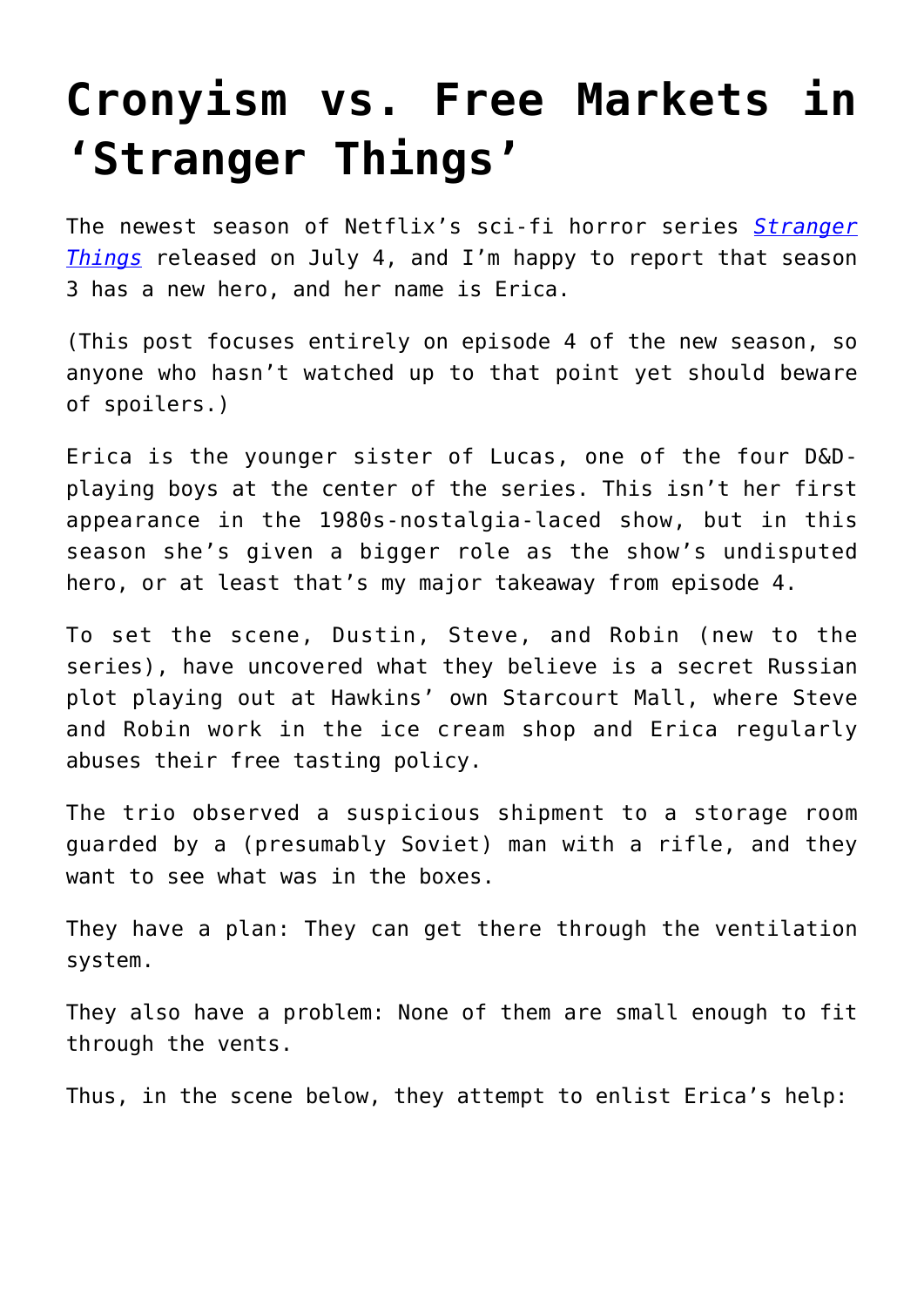Erica's "You-can't-spell-America-without-Erica" speech, as it will no doubt go down in history, calls back to Adam Smith's famous observation for why people trade in his *[Wealth](https://oll.libertyfund.org/titles/237#lf0206-01_footnote_nt140_ref) [of](https://oll.libertyfund.org/titles/237#lf0206-01_footnote_nt140_ref) [Nations](https://oll.libertyfund.org/titles/237#lf0206-01_footnote_nt140_ref)*:

*Whoever offers to another a bargain of any kind, proposes to do this: Give me that which I want, and you shall have this which you want, is the meaning of every such offer; and it is in this manner that we obtain from one another the far greater part of those good offices which we stand in need of. It is not from the benevolence of the butcher, the brewer, or the baker, that we expect our dinner, but from their regard to their own interest. We address ourselves, not to their humanity but to their self-love, and never talk to them of our own necessities but of their advantages.*

So also, Erica points out, "The problem is, I still haven't heard what's in this for Erica." Dustin later tries to appeal to her humanity and patriotism, then gets a lesson from Erica on what really makes America great, the free market system:

*Know what I love most about this country? Capitalism. Do you know what capitalism is? … It means this is a free market system. Which means people get paid for their services*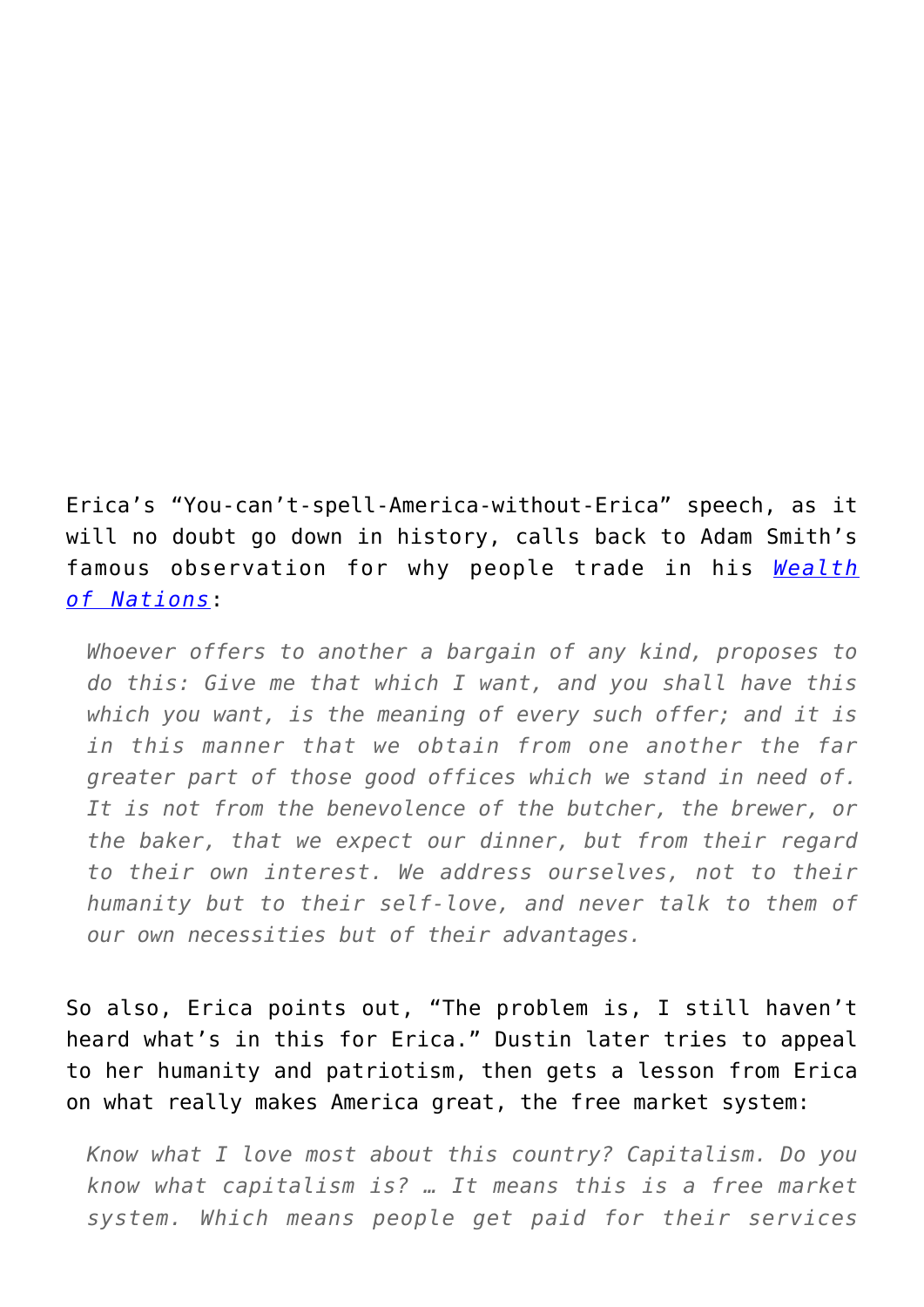*depending on how valuable their contributions are. And it seems to me, my ability to fit into that little vent is very, very valuable to you all.*

Thus, she is teaching them an elementary lesson about economics. As the economist Paul Heyne [put it,](https://oll.libertyfund.org/titles/2228#Heyne_1472_105) "if I think you'll smile at me, I'll talk a little longer." Free exchanges are positive-sum endeavors. They work because both parties in their own estimation — benefit. This is how wealth is increased through production and exchange.

But wait! Not all exchanges are "free." The United States has enjoyed the benefits of free markets [since its founding](https://www.lawliberty.org/2019/07/01/how-america-reconciled-patriotism-and-free-markets/), but it has also had to deal with the scourge of cronyism at the same time. Not everyone, like Erica, gets to grill the other party about all the risks involved or have the option of just walking away from the deal if they don't get an offer that is worth it to them. As it turns out, this episode covers that too.

Adam Smith warned of how business interests can collude with governments to close markets and increase their own advantage to the disadvantage of everyone else. In a parallel plot line, we see this cronyistic capitalism — as opposed to the free market system — on display too.

Starcourt, the company that owns the mall whose creative destruction has been shaking up the local economy, has genuinely sinister schemes, the full nature of which are yet to be fully disclosed by episode 4. What we do learn, however, is that in order to expand its property holdings, Starcourt has been lobbying — and perhaps even threatening — the local mayor Larry Kline (played by [Cary Elwes](https://en.wikipedia.org/wiki/Cary_Elwes) of *Princess Bride* fame).

Joyce Byers and police chief Jim Hopper confront Kline about a suspicious motorcyclist Hopper saw at the mayor's office the previous day, and Hopper coerces a confession from Kline